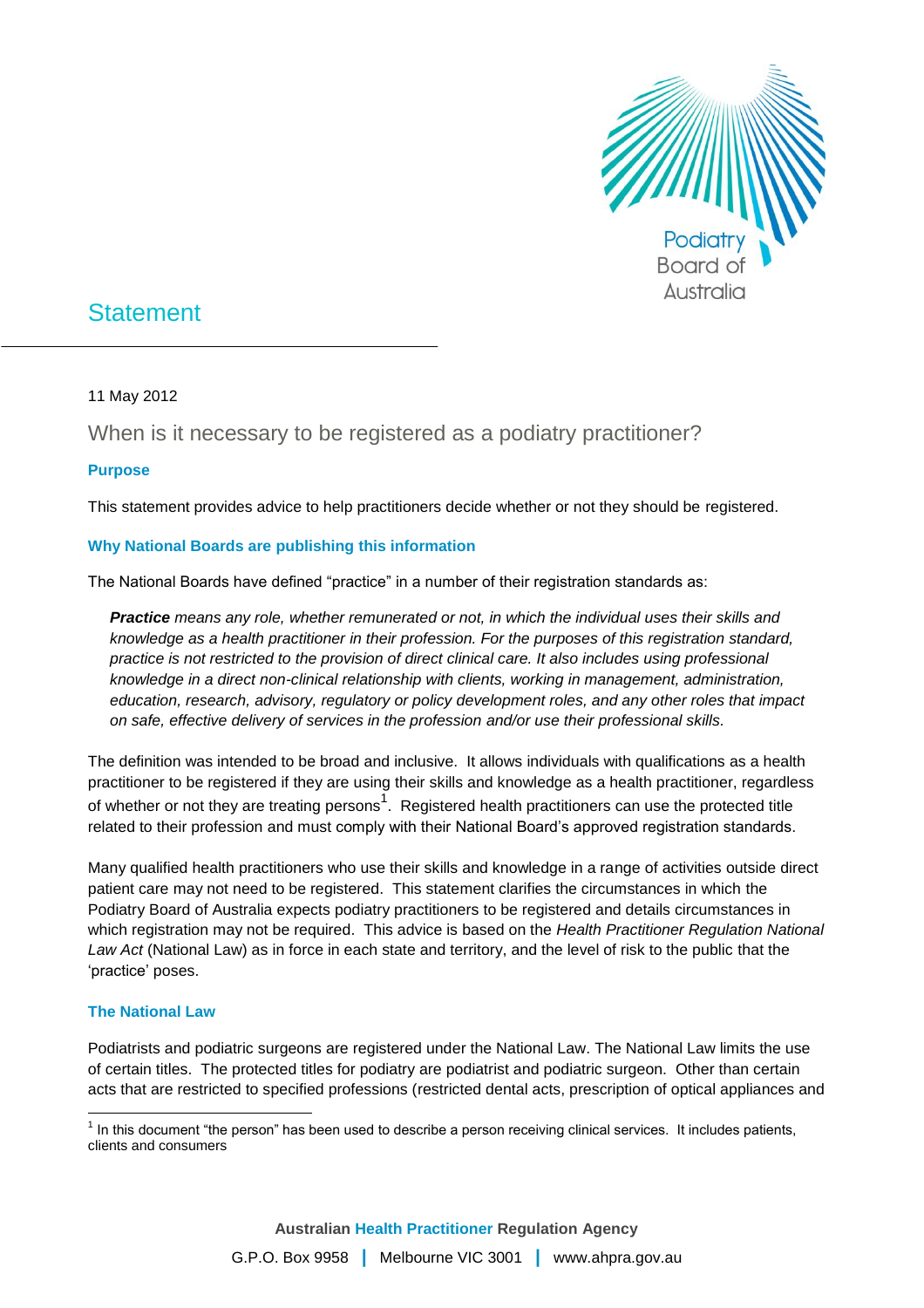manipulation of the cervical spine,<sup>2</sup> as defined in the National Law), the National Law does not specify the activities that require registration as a particular health practitioner. That is, it is not a breach of the National Law for a podiatry practitioner to use their knowledge and skills relating to the podiatry profession without being registered if the individual does not breach the sections of the National Law related to the protection of title or to the specific practice protections.

Under the National Law, a person must be a registered health practitioner if they:

- 1. use the title "registered health practitioner" with or without any other words (s. 116 (1)(a))
- 2. take or use a title, name, initial, symbol, word or description that, having regard to the circumstances in which it is taken or used, indicates or could be reasonably understood to indicate, that the person is a health practitioner or is authorised or qualified to practise in a health profession  $(s. 116 (1)(b))$
- 3. claim to be registered under the National Law or hold themselves out registered under the National Law (s. 116 (1) (c))
- 4. claim to be qualified to practise as a health practitioner (s. 116 (1)(d))
- 5. undertake a restricted act (which are specific dental acts, prescription of optical appliances and manipulation of the cervical spine and restricted to specified professions - ss. 121, 122 and 123).

The online national Register of Practitioners allows the public to identify who is a registered health practitioner. Practitioners who are registered must meet the registration standards set by the relevant National Board. The public can therefore be confident that a registered practitioner meets the relevant requirements for professional indemnity insurance, continuing professional development and recency of practice.

## **The Podiatry Board's advice on who should be registered**

Any practitioner who is qualified, meets the applicable registration standards of the Podiatry Board of Australia and is otherwise eligible under the National Law may apply for registration.

It is up to each individual to decide whether or not he or she needs to be registered. Under the National Law this is not a decision the Podiatry Board can make in the absence of an application for registration. However, podiatry practitioners who are registered, become subject to the jurisdiction of the Podiatry Board of Australia.

The Podiatry Board provides the following advice, based on the objectives of the National Law to help practitioners decide whether or not they should be registered.

 $\overline{a}$ <sup>2</sup> Part 7, Division 10, Sub-division 2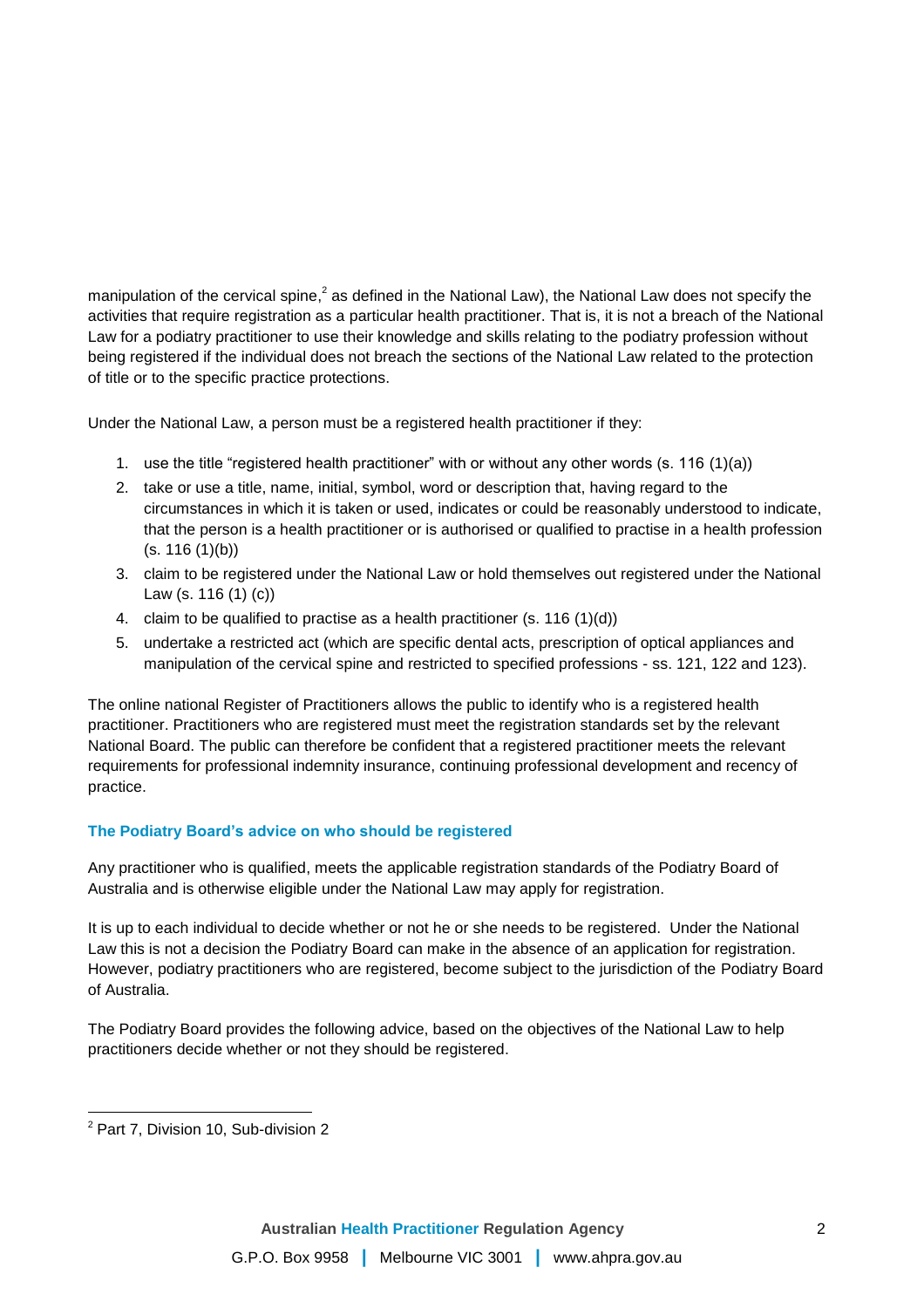As the primary purpose of registration is to protect the public, the Podiatry Board considers that practitioners should be registered if they are providing treatment or opinion about the health of a person, including prescribing or formally referring to other registered health practitioners, or when a person may reasonably believe that the practitioner is registered.

Practitioners should take the following factors into consideration when deciding whether they need to be registered.

Examples of when the Podiatry Board considers that practitioners should be registered include:

- 1. they have direct clinical contact with a person and/or
- 2. their work impacts on safe, effective delivery of health services to individuals and/or
- 3. they are directing or supervising or advising other health practitioners about the healthcare of an individual(s) and/or
- 4. their employer and their employer's professional indemnity insurer requires a person in that role to be registered and/or
- 5. the practitioner's professional peers and the community would expect a person in that role to comply with the Podiatry Board's registration standards for professional indemnity insurance (PII), continuing professional development (CPD) and recency of practice and/or
- 6. the person is required to be registered under a law to undertake a specific activity
- 7. the person wishes to use a protected title which is reserved for registered health practitioners
- 8. they wish to be eligible for certain Medicare and/or Pharmaceutical Benefit payments.

#### **Roles in which individuals may not have to be registered**

The following examples are provided to assist individuals decide whether or not they ought to be registered. The examples are not exhaustive. They have been selected based on common queries raised with National Boards.

Each individual practitioner will need to decide whether or not they should be registered on the basis of their own circumstances and using the criteria listed above.

Practitioners engaging in the following activities may not require registration:

 An examiner or assessor for an accreditation council, when the council does not believe that registration is necessary for the scope of activity undertaken and provided the examiner/assessor is not supervising or assessing candidates who are treating persons as part of the assessment